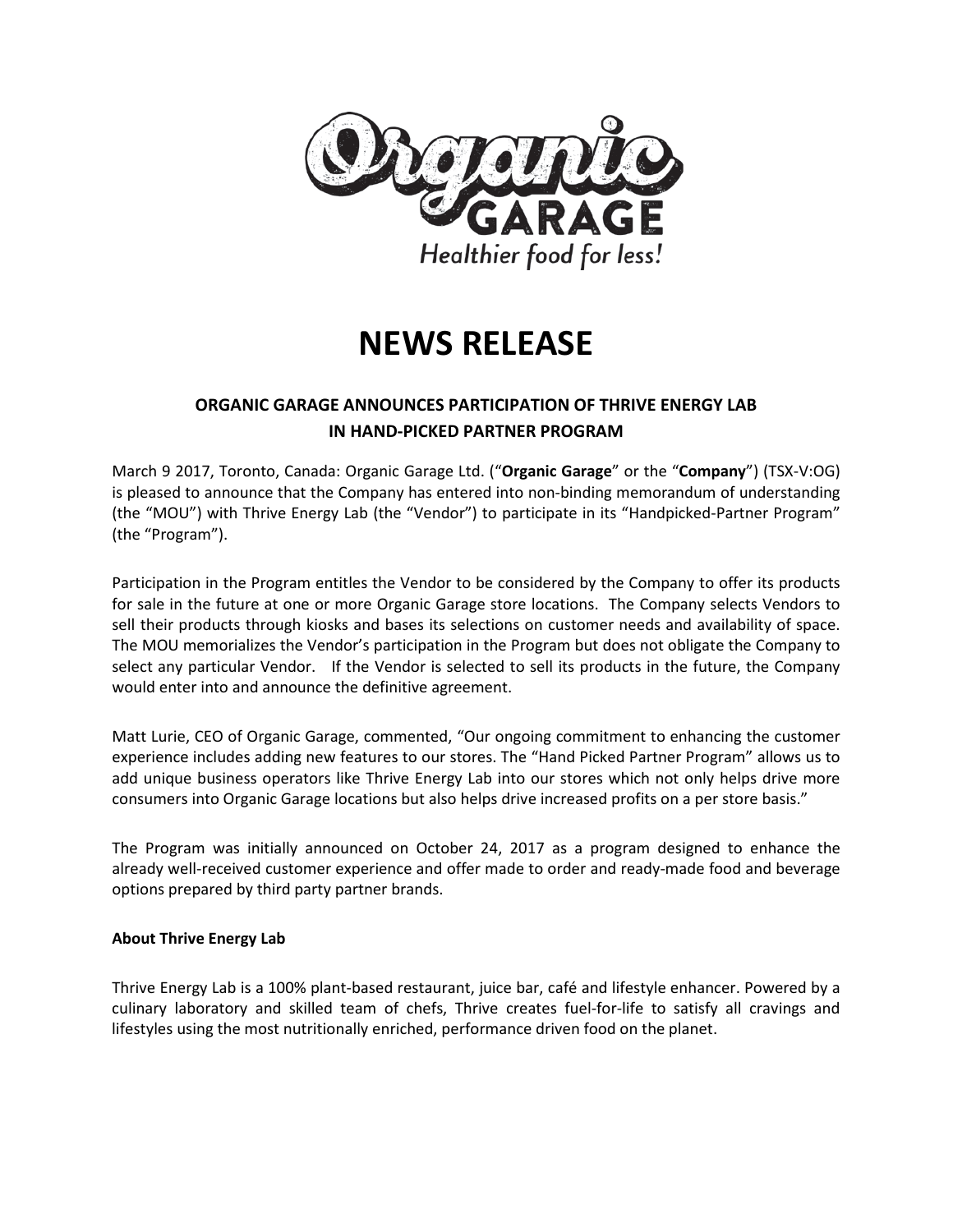#### **About Organic Garage Ltd.**

Organic Garage (TSX-V: OG) is one of Canada's leading independent organic grocers committed to offering its customers a wide selection of healthy and natural products at everyday affordable prices. The company's stores are in prime retail locations designed to give customers an inclusive, unique and value-focused grocery shopping experience. Founded in 2005 by a fourth generation grocer, Organic Garage is headquartered in Toronto and operates a highly efficient supply chain through its centralized distribution centre. The company is focused on continuing to expand its retail footprint within the Greater Toronto Area. For more information please visit the Organic Garage website at [www.organicgarage.com.](http://www.organicgarage.com/)

#### **For further information please contact:**

Evan Clifford T: (416) 201-9390 E: investor\_relations@organicgarage.com W: www.organicgarage.com

## **THE TSX VENTURE EXCHANGE HAS NOT REVIEWED AND DOES NOT ACCEPT RESPONSIBILITY FOR THE ADEQUACY OR ACCURACY OF THE CONTENT OF THIS NEWS RELEASE.**

#### **Cautionary Note Regarding Forward-looking Statements**

This news release contains certain forward-looking statements and forward-looking information (collectively referred to herein as "forward-looking statements") within the meaning of applicable Canadian securities laws. All statements other than statements of present or historical fact are forwardlooking statements. Forward-looking statements are often, but not always, identified by the use of words such as "anticipate", "achieve", "could", "believe", "plan", "intend", "objective", "continuous", "ongoing", "estimate", "outlook", "expect", "may", "will", "project", "should" or similar words, including negatives thereof, suggesting future outcomes.

Forward looking statements are subject to both known and unknown risks, uncertainties and other factors, many of which are beyond the control of Organic Garage, that may cause the actual results, level of activity, performance or achievements of Organic Garage to be materially different from those expressed or implied by such forward looking statements, including but not limited to: the use of proceeds of the offering, receipt of all necessary approvals of the offering, general business, economic, competitive, political and social uncertainties; negotiation uncertainties and other risks of the grocery industry. Although Organic Garage has attempted to identify important factors that could cause actual results to differ materially from those contained in forward-looking statements, there may be other factors that cause results not to be as anticipated, estimated or intended.

Forward-looking statements are not a guarantee of future performance and involve a number of risks and uncertainties, some of which are described herein. Such forward-looking statements necessarily